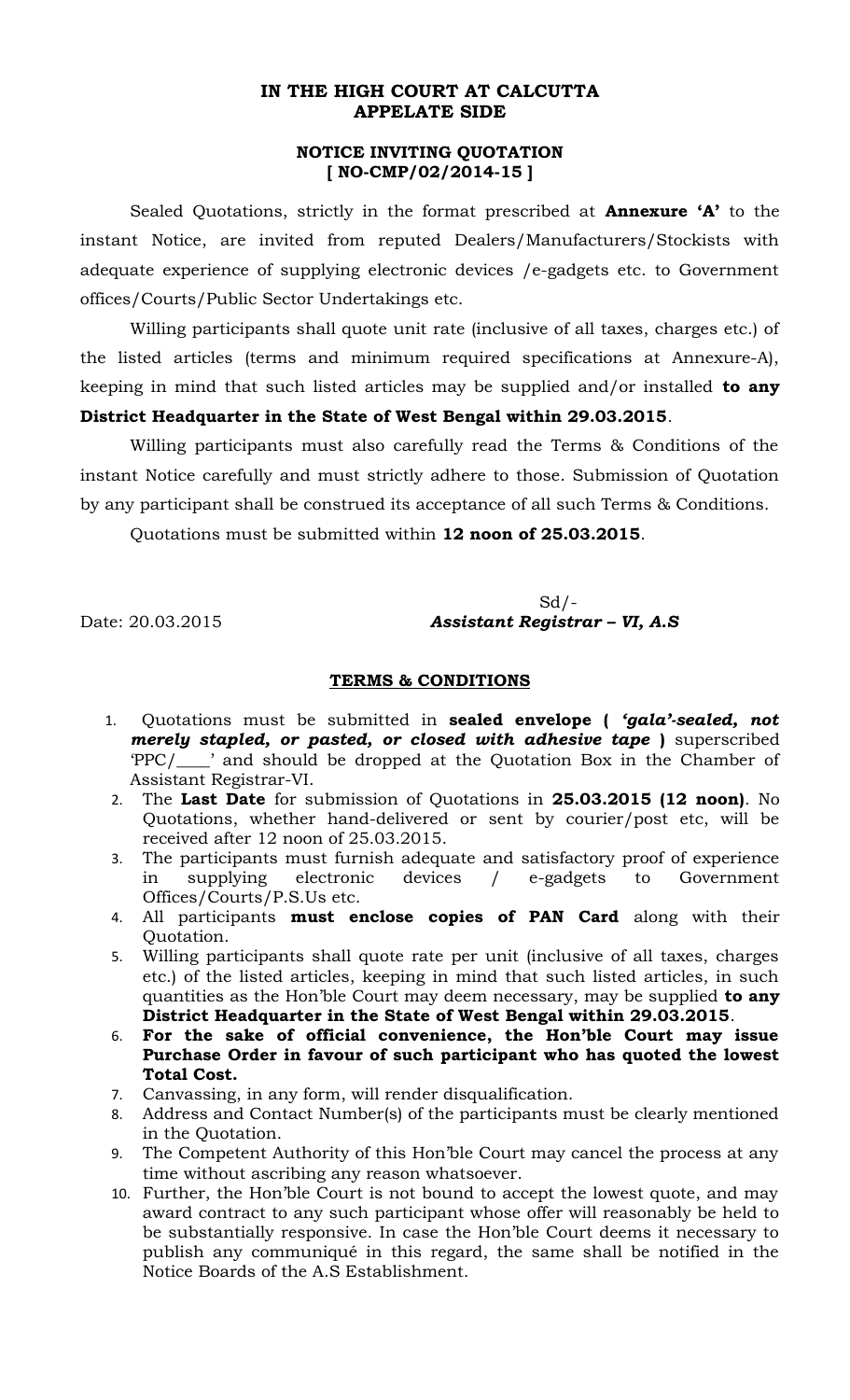|                                                                                 |                            |                                                           | <b>ANNEXURE - A</b>                                                                                                                       |                                 |                                                                                  |                                                                   |
|---------------------------------------------------------------------------------|----------------------------|-----------------------------------------------------------|-------------------------------------------------------------------------------------------------------------------------------------------|---------------------------------|----------------------------------------------------------------------------------|-------------------------------------------------------------------|
|                                                                                 |                            |                                                           |                                                                                                                                           |                                 | Format of Quotation {Ref: N.I.Q No.                                              |                                                                   |
|                                                                                 |                            |                                                           |                                                                                                                                           |                                 |                                                                                  |                                                                   |
|                                                                                 |                            |                                                           |                                                                                                                                           |                                 |                                                                                  |                                                                   |
| Contact Numbers: (Office) ___________ (Fax) ____________ (Mobile) _____________ |                            |                                                           |                                                                                                                                           |                                 |                                                                                  |                                                                   |
|                                                                                 |                            |                                                           |                                                                                                                                           |                                 | PAN of the Applicant (enclose copy of PAN Card) : ______________________________ |                                                                   |
|                                                                                 | <b>ARTICLE *</b>           |                                                           | <b>REQUIRED</b><br><b>SPECIFICATION</b>                                                                                                   |                                 | MINIMUM Offered Brand &<br><b>Period of Warranty</b>                             | Rate per piece<br>(inclusive of all<br>taxes, charges<br>$etc.$ ) |
| Brochure(s) of<br>offered Brands must<br>be submitted with<br>Quotation         |                            |                                                           |                                                                                                                                           |                                 |                                                                                  |                                                                   |
|                                                                                 | High<br>Projector          |                                                           |                                                                                                                                           |                                 | Duty Lamp : 190W UHBrand Offered:                                                |                                                                   |
|                                                                                 |                            | (with<br>Remote<br>Control, Spare Lamp<br>and Air Filter) | Lamp Life : 3,850 hours (Normal) /4,600<br>hours $(Eco)$<br>Resolution : Native Resolution: 720p (1280)<br>x 800)                         |                                 |                                                                                  |                                                                   |
|                                                                                 |                            |                                                           |                                                                                                                                           |                                 |                                                                                  |                                                                   |
|                                                                                 |                            |                                                           |                                                                                                                                           |                                 | <b>Period</b><br><b>of</b><br><b>Warranty:</b>                                   |                                                                   |
|                                                                                 |                            |                                                           | Brightness : 1,850<br>Im (white and colour)                                                                                               |                                 |                                                                                  |                                                                   |
|                                                                                 |                            |                                                           | Dimension : 290 x<br>335 x 110<br>mm<br>(including<br>Lens<br><b>Type of Warranty:</b><br>& Feet)<br>(2 years' On-Site<br><b>Warranty</b> | years                           |                                                                                  |                                                                   |
|                                                                                 |                            |                                                           |                                                                                                                                           |                                 |                                                                                  |                                                                   |
|                                                                                 |                            |                                                           | preferred)                                                                                                                                |                                 |                                                                                  |                                                                   |
|                                                                                 | <b>Screen</b><br>Projector | for                                                       | <b>Matte White High</b><br><b>Grade with Matte</b><br><b>High Quality Fabric</b>                                                          |                                 | <b>Brand Offered:</b>                                                            |                                                                   |
|                                                                                 |                            |                                                           | (Projection: Front)                                                                                                                       |                                 |                                                                                  |                                                                   |
|                                                                                 |                            |                                                           | Minimum 60" (60<br>inches) Diagonal<br><b>Size</b>                                                                                        |                                 | <b>Period</b><br>of<br><b>Warranty:</b><br>months                                |                                                                   |
|                                                                                 |                            |                                                           |                                                                                                                                           | Must be easy to<br>hang on wall |                                                                                  |                                                                   |
|                                                                                 |                            |                                                           | (6 months' Warranty<br>preferred)                                                                                                         |                                 |                                                                                  |                                                                   |